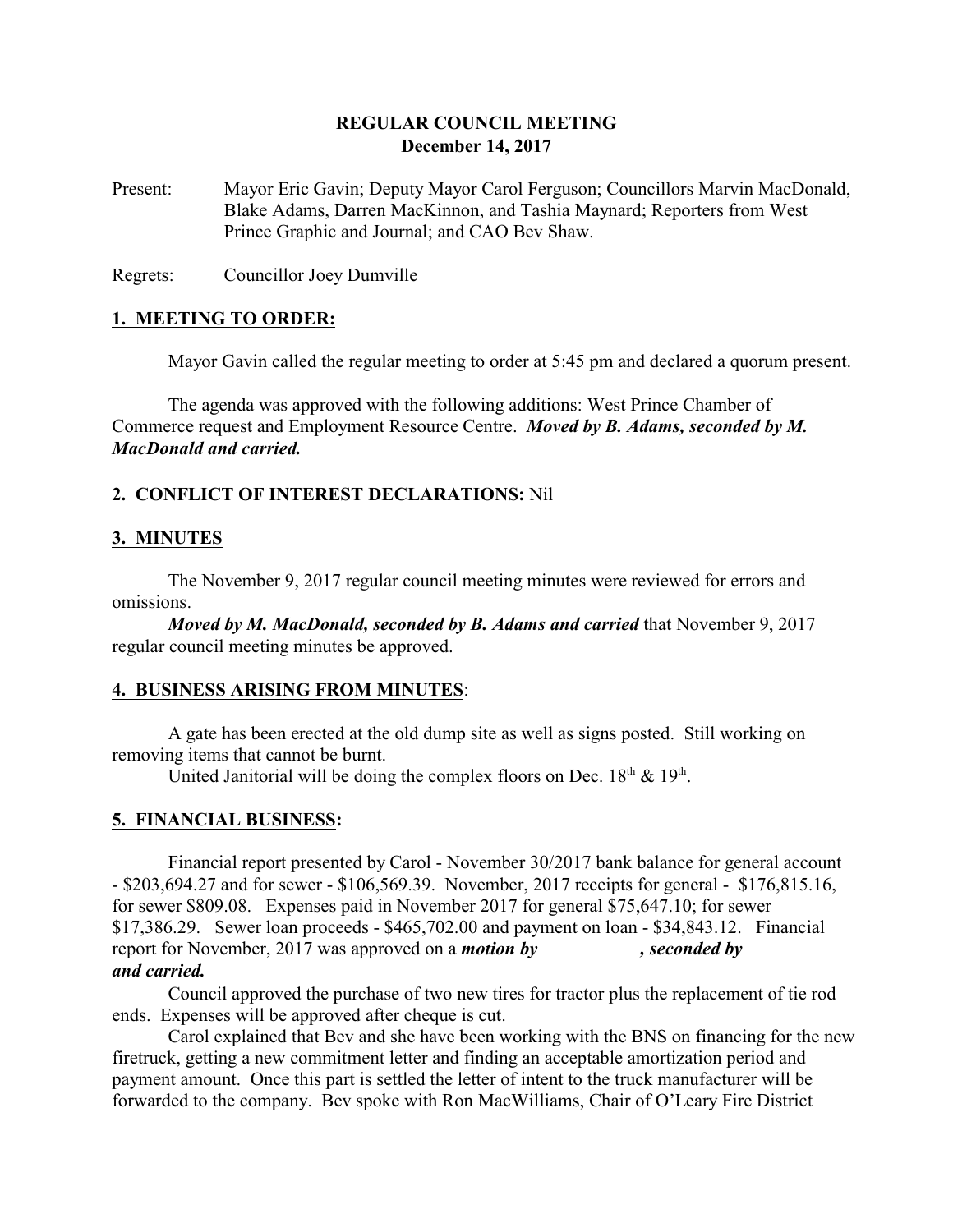committee, and they are on board with the possibility of increasing dues if necessary to help cover payment.

## **6. NEW BUSINESS**

*A. Mayor's report* - Eric reported two trips to Charlottetown to meet with provincial engineers regarding the Pate Subdivision, attended the tree lighting ceremony and met with the new Commanding Officer Ebert of RCMP.

*B. Administrator's report -* Bev reported attending two asset management workshops, provincial revenue sharing seminar, workshop on new Municipal Act, the tree lighting ceremony and the dinner theatre. Highlights of workshops mentioned, extension application sent for CWWF project, potential sewer easements listed and approached the Co-op on this matter, and ongoing matters include Main Street mall property survey, firetruck tender and financing, CWWF project, Harper easement, O'Halloran suit, sewer rate review and CHANCES use of downstairs. Business permit issued to Nicholas Pardy and Victoria Harris, Gander Wholesale, for general retail store at 513A Main Street. Overtime for Bev currently at 14.5 hours, 3.5 days of holidays left; Dale's overtime at 29 hours and 4 days of holidays left.

## *C. Reports from Departments*

*Development* - Blake reported that talks are ongoing about rental of CN basement, mall leases have been sent out, subdivision plan still held up due to water management plan, and mall property survey completed.

*Fire Department -* Marvin advised that no fire department report available.

*RCMP* - Marvin reviewed the RCMP monthly report saying 175 patrol hours were spent in town and response to 14 calls for service. Provincial statutes included 3 speeding violations, 3 non-moving traffic violations, 1 seatbelt violation and 2 warnings. Community involvement included Youth Intervention Outreach worker and RCMP conducted information sessions att he schools on Sexting, School SAFE plans and Remembrance Day services.

Eric reported meeting with CO Ebert who plans to improve the monthly reporting format and had discussion on community concerns.

*Streets & Sidewalks* - Tashia reported a broken piece of sidewalk caused by the snowplow that will have to be repaired in the spring. The decor on street lamps look very nice and are standing up to the wind. Tashia also attended the fire department's Christmas party and presented the gifts to the retired members/families.

*Properties -* Darren had nothing to report.

*Recreation -* Jeff's report was circulated.

*Sanitation -* Eric advised Stewart Enterprises have completed the line replacement on Pate Garden Drive and AJL is near completion of the lagoon project. Tashia suggested that surplus chain link fence from the lagoon be used for a future dog park.

*D.* O'Leary Community Health Foundation request - *Moved by M. MacDonald, seconded by B. Adams and carried* that the Town donate \$1000.00 to the O'Leary Community Health Foundation's campaign to raise funds to purchase a new Chemical Analyzer for CHO lab.

*E. Permit fees resolution -* WHEREAS the Town of O'Leary is required to set fees for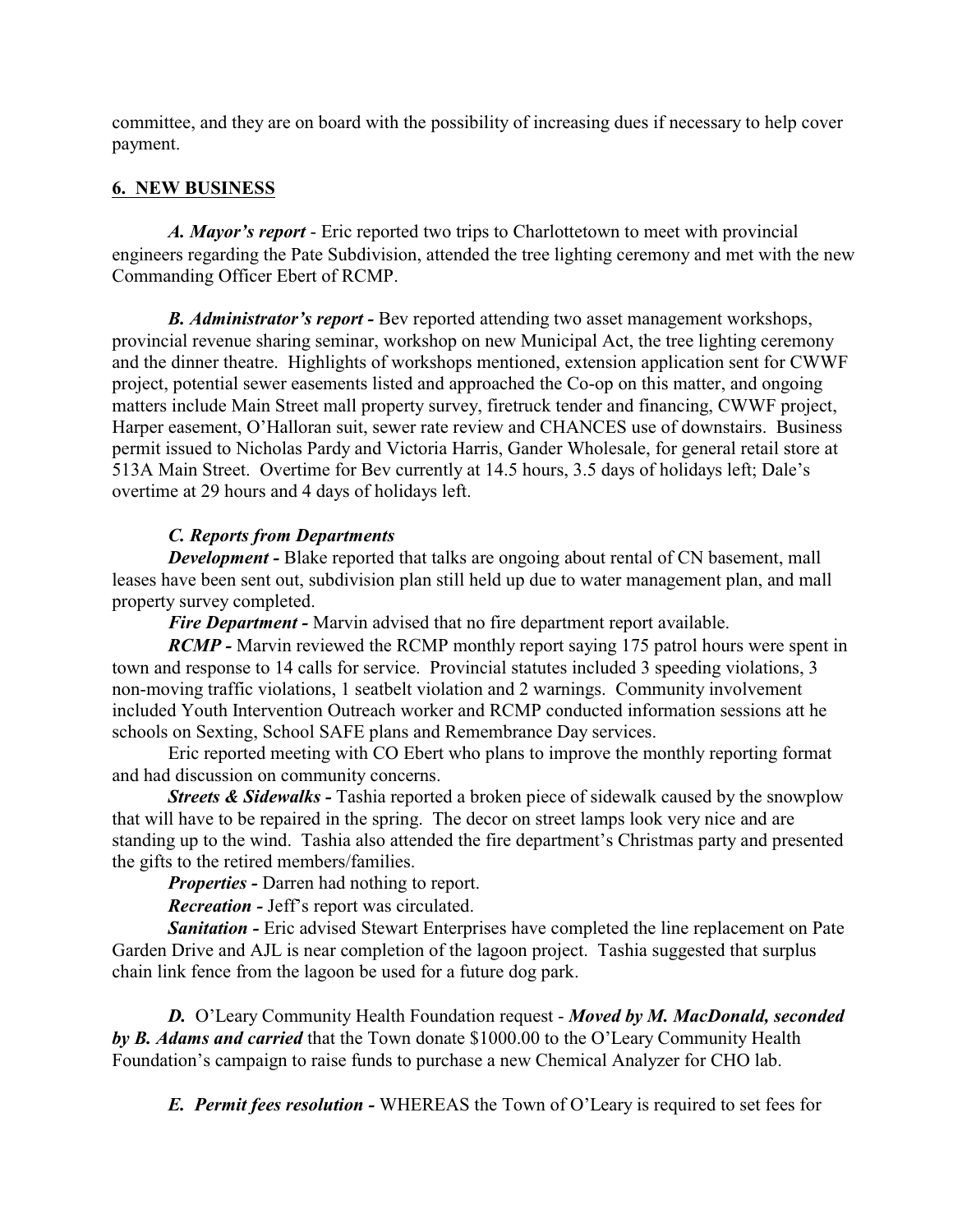permits as per the Town of O'Leary Zoning and Subdivision Control (Development) Bylaw, Section 4.3 Payment of Fees; THEREFORE BE IT RESOLVED that the following Policy Number 1 - Permit Fees for development be adopted by the Town of O'Leary Council as per attached schedule A. *Moved by Carol Ferguson, seconded by Blake Adams and carried.* Schedule A - Fee relating to building permit application - \$25.00; Fee relating to a demolition permit application - \$25.00; Fee relating to a subdivision for 2 lots or other minor alteration to property status permit application - \$50.00; Fee relating to a subdivision greater than 2 lots permit application - \$300.00; and Fee relating to an amendment to subdivision greater than 2 lots permit application - \$300.00.

*F. Resolution re Capital Assets -* WHEREAS the Town of O'Leary is required to comply to Public Sector Accounting Board of the Canadian Institute of Chartered Accountants regulations Section PS 3150 regarding accounting for and reporting tangible capital assets in our financial statements; AND WHEREAS the Province's Municipal Capital Expenditures Grant requires a policy by the Town of O'Leary to regulate capitalization of assets in case there are any disputes about eligible expenditures when making claims under this program; THEREFORE BE IT RESOLVED that the following Policy Number 2 - Tangible Capital Asset Policy be adopted by the Town of O'Leary as per attached Schedules A and B. *Moved by Darren MacKinnon, seconded by Blake Adams and carried.* See Schedules A and B in policy registry.

*G. Minor Hockey Donation Request - Moved by B. Adams, seconded by T. Maynard and carried* that the Town of O'Leary donate \$250 to O'Leary Minor Hockey Association to aid in costs to operate the minor hockey program.

*H. Surplus chairs -* Council agreed to sell 5 surplus office chairs for \$40 each.

*I. Confirm latest offer for easement - Moved by T. Maynard, seconded by D. MacKinnon and carried* that Council confirm approval by email and phone survey to offer Rhonda Harper \$3000 only, to settle the sewer easement*.*

*J. Staff bonuses* - to committee of whole session later.

## *K. Other business & correspondence:*

*Employment Resource Centre - Moved by B. Adams, seconded by C. Ferguson and carried* that the Town of O'Leary lobby the Province to reestablish an Employment Resource Centre in O'Leary to aid job seekers in the interview process, resume writing and job searches.

*West Prince Chamber of Commerce request -* The Chamber asked that the Town of O'Leary provide sponsorship for the first Ambassador of the Year award at \$1000 - \$2500. Council expressed interest in sponsorship but would like to see the Towns of Alberton and Tignish be approached about co-sponsorship. The request will be tabled January 2018 Council meeting.

## *7.* **COMMITTEE OF THE WHOLE**

*Moved by M. MacDonald, seconded by C. Ferguson and carried that Council adjourn to* committee of the whole session at 6:20 pm.

*Moved by B. Adams, seconded by M. MacDonald and carried* that regular meeting